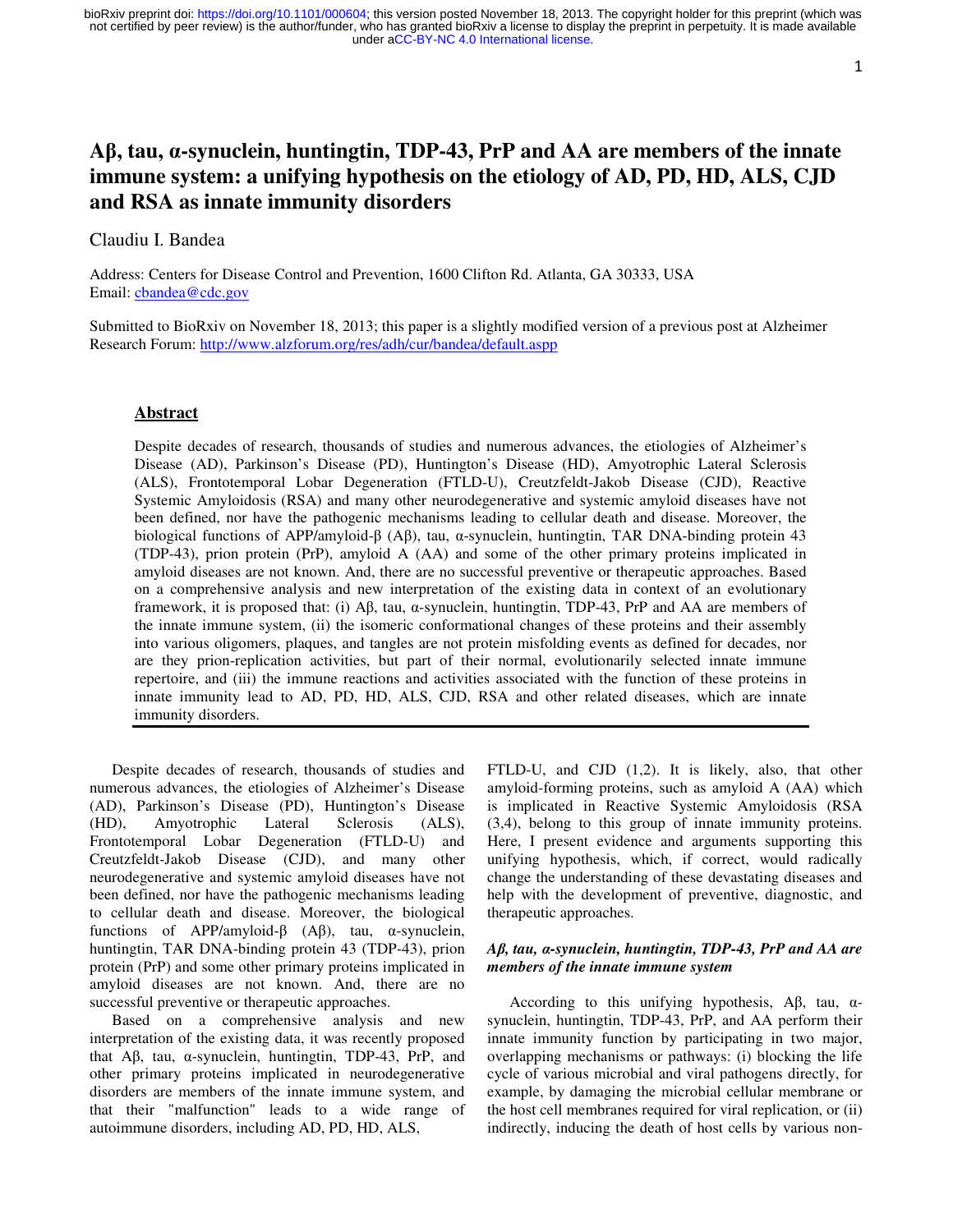inflammatory or inflammatory mechanisms, including apoptosis, which limit or block the spread of infection. Additionally, these innate immunity proteins exercise their protective functions in other types of injuries that mimic those produced by infectious pathogens, including physical, biochemical, immunological, and age-related injuries or dysfunctions.

To perform their protective roles, these putative innate immunity proteins can assume multiple functional isomeric conformations, and can assemble into diverse functional oligomeric structures, or *innate immunity complexes* (IICs). In their native, 'unengaged,' ligand-like conformation, these proteins can exist as monomers or small oligomers that are relatively unstructured and contain primarily  $α$ helix protein folds. Upon contact with microbial or viral components, or after detecting 'danger signals' associated with diverse microbial and viral infections or other types of injuries, these relatively unstructured proteins assemble into a population of diverse IICs by assuming new isomeric conformations that are rich in β-sheet folds, a defining characteristic of amyloids. These IICs range in size and shape, from relatively small globular oligomers to larger amyloidal fibrils, tangles, plaques, and amyloid deposits.

To be able to interact with various microbial and viral pathogens or to signal infection and amplify the signals associated with infections, these innate immune proteins can assemble into *pathogen-like IICs* (PICs) that mimic or simulate microbial or viral molecular patterns or activities. For example, some of these proteins can form channels or pores (reviewed in 5,6; see below) that damage the membrane of microbial pathogens or the host intracellular membranes associated with viral replication. However, by mimicking or simulating the components or activities of various pathogens, some of these putative innate immunity proteins can also assemble into *toxic PICs* (tPICs) that induce or signal the death of the infected cells and tissues by various mechanisms. Although destructive at the cellular or tissue level, by blocking the spread of infections, these *immune pathogenic reactions* (IPRs) are protective at the individual and population level.

The innate immunity pathways described above are consistent with the vast number of data and observations regarding the expression patterns and the properties of this group of putative innate immune proteins (see discussion in 2). The ability of many amyloid proteins, including  $\text{A}\beta$ , αsynuclein, huntingtin, PrP, and AA, to assemble into membrane-damaging channels or pores has been documented in hundreds of studies (reviewed in 5-7). Also, there are direct experimental data and observations supporting the antimicrobial and antiviral activities of this group of putative innate immunity proteins (8-17) and the interaction of these proteins with diverse infectious agents or with various arms of the immune system (e.g., see 18-33; note: though not recognized as such, the RNAi system is an important arm of the innate immune system; 5,34.) Although many of these studies were designed to address the pathogenic mechanisms by which these proteins cause disease, not their physiologic function, their results are

nonetheless consistent with and support the new unifying hypothesis.

In addition to these innate immunity proteins, many well-known members of the immune system, including the interferon- and TNF-families (36,37; discussed in 1), and newly discovered members such as mitochondrial antiviral signaling protein (MAVS) (38-40), assemble into pathogenlike amyloid aggregates in order to perform their innate immunity function. Moreover, many genuine antimicrobial proteins perform their innate immunity functions by assembling into "toxic" pores (reviewed in 41) or, as is the case with protegrin-1 (42), by assembling into amyloid fibers. Interestingly, the RNA-dependent RNA polymerase of many RNA viruses, including polioviruses and other neurotropic viruses, assembles into amyloid-like oligomers, lattices, and tubular formations rich in β-sheet domains on the surface of various intracellular membranes (e.g., mitochondria), where they direct the synthesis of viral RNA genome and transcripts (43,44). It is easy to envision how, by assembling into membrane-associated IICs, some of these putative innate immunity proteins, such as Aβ, can disrupt the life cycle of these viruses (discussed in 2).

Interestingly, both Aβ and PrP share structural and sequence domains with viruses (45-52), which suggests not only a potential antiviral immune function, but also an endosymbiotic viral evolutionary origin (1,2; see below). In turn, many microbial and viral pathogens employ a wide range of immune silencing mechanisms that are based on products that structurally or functionally mimic the components and activities of the immune system (53,54).

As outlined above, this group of putative innate immunity proteins is also involved in protecting against non-microbial or non-viral pathogenic products resulting from physical, biochemical, and age-related injuries or dysfunctions, particularly those that resemble products and activities associated with microbial or viral pathogens. However, the most remarkable tenet of this hypothesis, which is key to understanding the etiology of these neurodegenerative and systemic amyloid disorders, is that these innate immunity proteins are also critical in conferring "protection" against some of their own IICs, particularly the tPICs which are involved in *immune pathogenic reactions* (IPRs), by sequestering them into protective IICs in the form of large oligomers, fibers, plaques, and amyloid deposits.

# *The cycling autoimmune reactions associated with the function of amyloidogenic proteins in innate immunity lead to AD, PD, HD, ALS, FTLD-U, CJD and RSA*

The molecular mechanisms employed by Aβ, tau,  $α$ synuclein, huntingtin, TDP-43, PrP, and AA to assemble into diverse IICs are based on their essential properties to: 1) recognize viral- or microbial-like molecular patterns, and 2) assemble into IICs that mimic or simulate these molecular patterns, the PICs. In turn, the PICs become targets for the 'parental' native proteins, which assemble into additional PICs in a series of *cyclic autoimmune*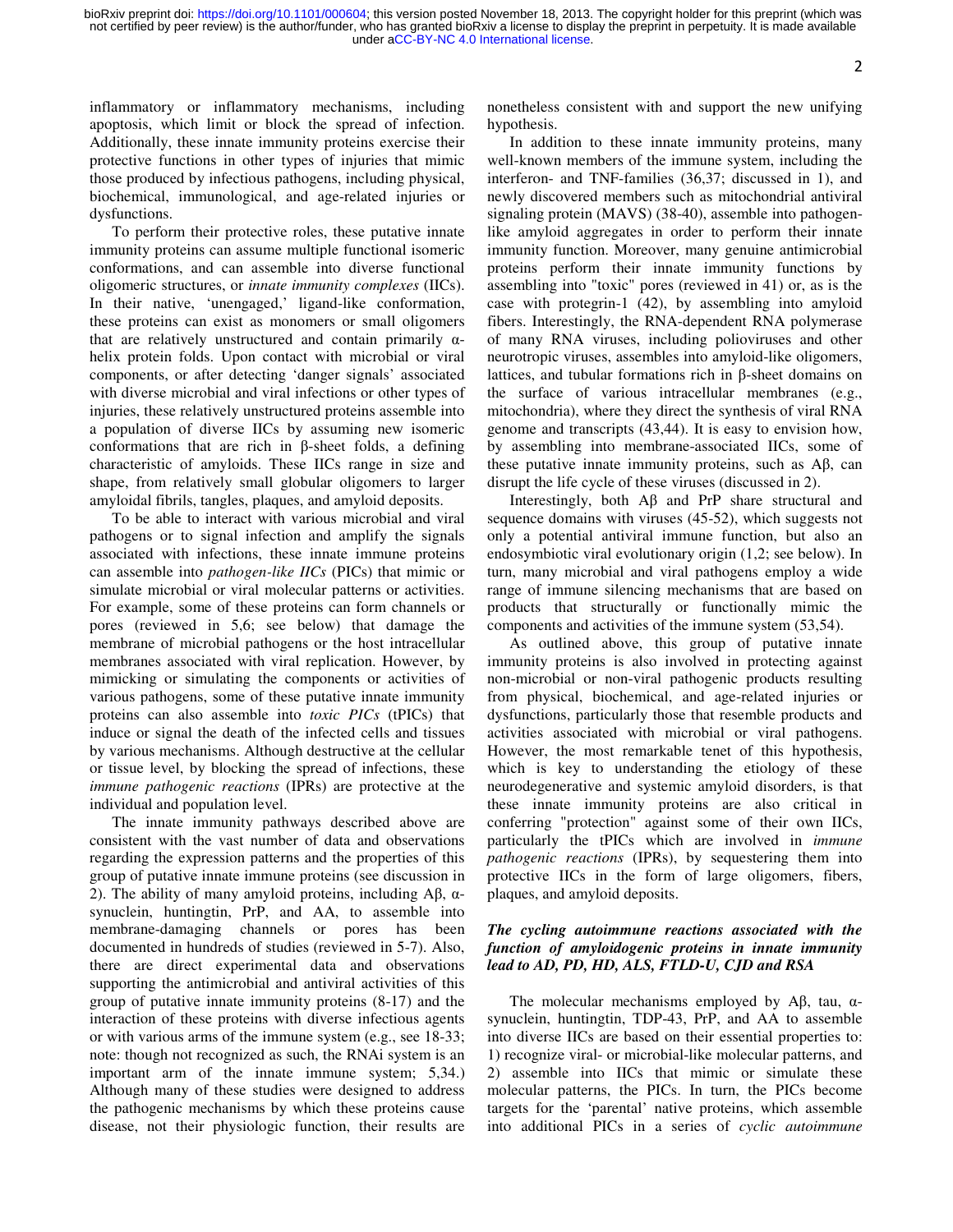3

*reactions* (CARs), which amplify the immune response. The CARs are resolved by the seclusion of PICs into larger IICs in the form of plaques, tangles, and amyloid deposits. Additionally, these innate immunity proteins work in concert with other arms of the immune system and with the protein metabolic processes, such as autophagy (e.g., see 55,56), in resolving the CARs and clearing the IICs and the associated microbial, viral and host cellular debris.

Although, similar to other members of the immune system, these putative innate immunity proteins have been strongly selected against extended pathogenic reactions that would lead to autoimmune diseases, they run a fine line between 'protection' and 'pathogenicity.' The line is particularly thin in this group of proteins because, to protect the organism at the individual level, some of the IICs (i.e., tPICs) cause the death of infected cells and tissues by various IPRs. Moreover, the CARs are based on the property of the native isomeric conformers of these proteins to recognize the PICs and assemble into new PICs, which fundamentally is an 'autoimmune reaction.' As previously proposed (1,2), some of these proteins, such as PrP, have the extraordinary property to recognize and fold into many isomeric conformations, which enable them to interact with numerous pathogens and provide a multivalent immune response (interestingly, it was recently shown that PrP interacts with various pathogen-like, β-sheet-rich conformers independent of their amino acid sequence; 57.) This remarkable isomeric flexibility confers upon PrP the potential to assemble into a population of diverse PICs. The native PrP isomers recognize these PICs with differential kinetics, which leads to a selection process and an increase in the efficiency of CARs. Although powerful, this selection-based immune mechanism, which can be regarded as an 'adaptive immune feature,' opens the door for pathogenic autoimmune reactions and disease. Indeed, due to mutations or other genetic abnormalities (e.g., gene or chromosomal duplications) that change the amino acid sequence or the expression level of these putative innate immunity proteins, or due to many other risk factors such as persistent or recurrent infections or physical, biochemical, and age-related injuries, these proteins assemble into PICs that become preferred targets for the parental isoforms. Although rare events, the assembly of these PICs, suggestively labeled here *disease-driving PICs* (dPICs), leads to endless *disease-driving CARs* (dCARs), and eventually to AD, PD, HD, ALS, FTLD-U, CJD, and other neurodegenerative or systemic amyloid disorders.

The genes coding for APP/Aβ, tau, α-synuclein, huntingtin, TDP-43, and PrP are expressed primarily in tissues and organs that are not under full surveillance by the adaptive immune system, such as the brain and testes, which supports the unifying hypothesis about their function in innate immunity (note: the relatively high expression of some of these proteins in germline tissues supports the hypothesis that they also play a critical role against viral endogenization and against the spread of endogenous viral elements; discussed in 1,2.). Although the assembly of the incipient dPICs might originate at a higher frequency in these particular tissues, they can assemble *de novo* in all tissues where these innate immunity proteins are expressed. Once formed, however, the dPICs become preferred targets of the 'parental' or other proteins from this group of putative innate immunity proteins leading to dCARs and to the production of a large population of additional dPICs.

In addition to the putative selection process involved in increasing the efficiency of CARs, the population of diverse PICs, including dPICs, enters a second selection process that regarding the ability to circulate among neighboring cells and tissues where they become targets of the resident 'parental' innate immune proteins, leading to an *expanded autoimmune cycle* (EAC). Unlike most tissues and organs, in which, due to high cellular turnover, the pathology associated with EACs is limited, in tissues that contain post-mitotic cells, such as the central nervous system, the EACs lead to massive cellular dysfunctions, cellular death, and to a wide spectrum of clinical neurodegenerative diseases.

In rare circumstances, the dPICs can be transferred by various routes, such as food consumption or fluid transfer, between individuals of the same or different species, a phenomenon that resembles the transmission of viruses and other infectious pathogens. Although transmission of amyloidosis among individuals and species has been known and studied for a long time (58,59; see also 4), in the TSE field this phenomenon led to the formulation of the prion hypothesis, which asserts the existence of self-replicating, protein-only infectious agents called 'prions' (reviewed in 60). The prion hypothesis has been increasingly associated with other neurodegenerative and systemic amyloid disorders (61-67), which have been traditionally classified as protein misfolding disorders. These two highly influential working hypotheses - the 'protein misfolding concept' and 'prion hypothesis' - have directed much of the thinking and research during the last few decades and, therefore, in order to be viable, this radical new perspective must explain the data, observations, and paradigms associated with these dogmas.

# *By coupling physiology and pathology the unifying hypothesis challenges the protein misfolding concept and the prion hypothesis*

Whether they were regarded as the cause or result of disease, the amyloids have been central to the effort to understand the etiology of amyloid disorders, such as AD, for more than a century (68,69). After the discovery that the amyloid aggregates contain primarily polypeptides that acquire a  $\beta$ -sheet-rich structure, the amyloids were classified as "misfolded proteins" and the associated diseases as "protein misfolding disorders" (reviewed in 70).

The classification of the amyloidogenic process as a protein misfolding event has uncoupled the process, its products (i.e., amyloids), and the associated diseases from the physiological function of these proteins, and it has turned the balance in favor of the more intuitive and parsimonious perspective that amyloids are the cause, rather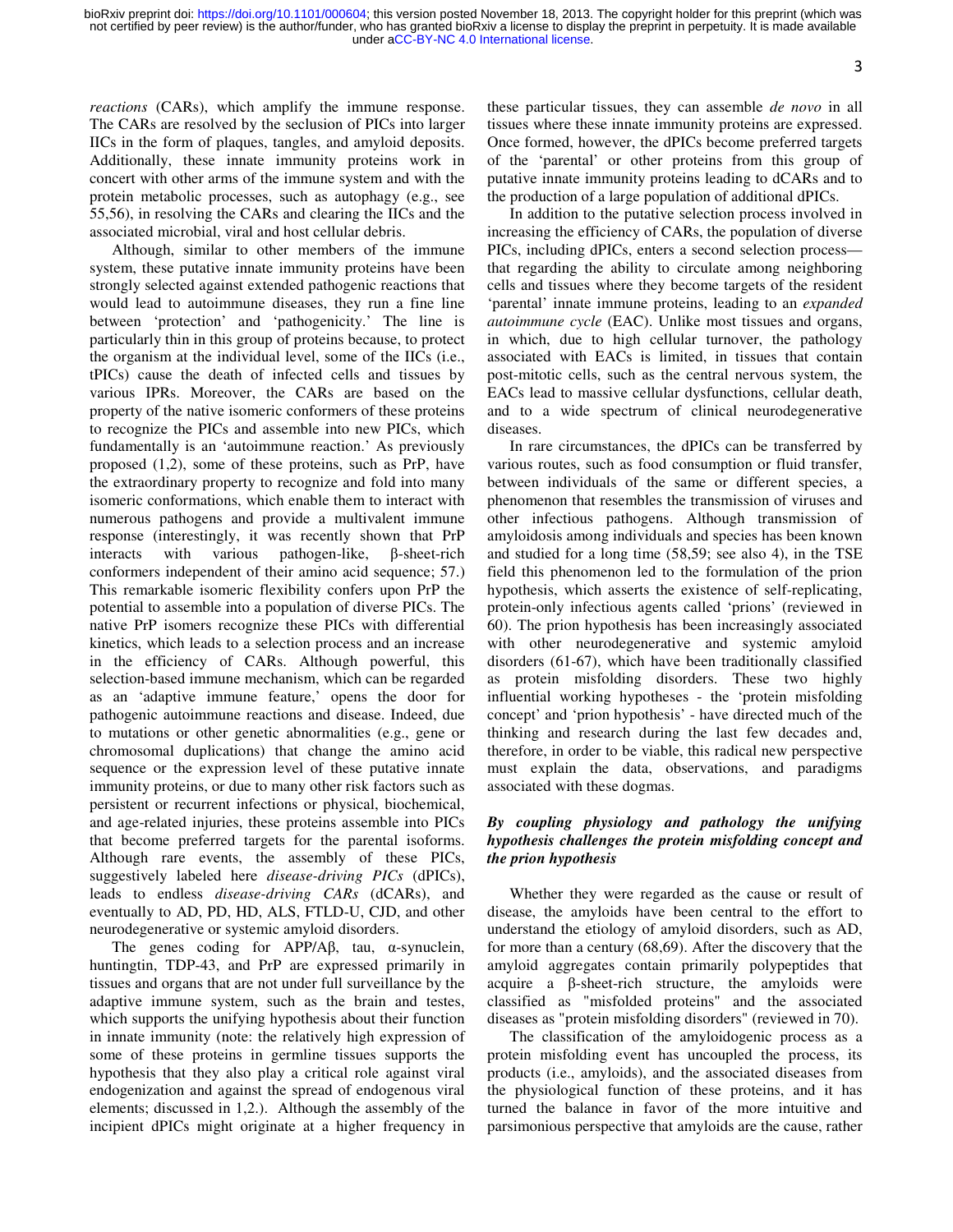4

than the result of disease. And, the fact that many of these amyloid-forming proteins were attributed hypothetical functions, such as in metal-ion transport or in neurotransmission, which were not immediately suggestive of a need for the amyloidogenesis process, did not help; it is becoming increasingly evident, however, that amyloids can perform many important biological functions (71-74).

Nevertheless, the critical development that has reinforced the protein misfolding dogma and set a strong conceptual barrier between the physiological function of these proteins and the disease mechanisms has been the prion hypothesis. By defining and promoting the 'prions' as novel, protein-only infectious pathogens that self-replicate independently of the PrP gene (60), the prion hypothesis has uncoupled the transmissible spongiform encephalopathies (TSEs) phenomena from the function of PrP and its gene. However, there is substantial genetic, structural, functional, and evolutionary evidence suggesting that the prion hypothesis and the associated concepts of 'self-replicating proteins' or 'prion replication' are flawed.

First, current evidence indicates that the gene coding for PrP is a symbiotic endogenous viral gene (1,2,75). In addition to the fact that PrP has viral properties and assembles into virus-like structures (for illustrative data on PrP assembly into virus-like structures, see 52; and for the presence of virus-like structures in TSE tissues, see 76-78), the gene coding for PrP shares sequence domains with the retroviral reverse transcriptase gene (49) and with the HIV-1 fusion peptide (51). It appears, also, that the PrP gene codes not only for PrP, but also for TAR-like RNA elements (discussed in 2; for the original data, see 79-81) and for an out-of-frame polypeptide (82), which are features characteristic of viral genes. Thus, from an evolutionary perspective, it appears that the TSEs have an endogenous viral etiology and, therefore, the prion hypothesis, which was specifically proposed and promoted (60) as an alternative to the conventional hypothesis that TSEs have a viral etiology, is questionable.

Second, there is persuasive evidence that PrP is a member of the innate immunity system and that TSEs are autoimmune diseases; thus, from a biological perspective, what has been mistakenly regarded as the 'prion replication' phenomena, which challenged the central dogma of molecular biology, are in fact a series of cyclic autoimmune reactions. Moreover, because the prion hypothesis was formulated and promoted based on tenets that circumvented some of the fundamental principles of protein biochemistry and those governing the relationship between genetic information and phenotype (discussed in 1,2), other novelties associated with the prion hypothesis such as the 'prion hereditary information' and 'prion strains' might be flawed.

It is well known that the vast majority of TSE cases start spontaneously, in the absence of previous 'prions,' which means that the 'prions' can arise without the so-called 'prion hereditary information.' Also, it has been known for a long time (however, see 83) that, just like PrP, thousands of other proteins undergo and achieve their various transitional and functional isomeric conformations, and that they assemble into various protein complexes by using not only genetic information (i.e., the nucleic acid-based information coding for the order of amino acids in the polypeptide chains), but also biological information encoded in many other molecules, which are used as chaperones, templates, partners, substrates, etc. Indeed, similar to the assembling process of PrP into various IICs, including dPICs, many other proteins, some of them members of the immune system, undergo various isomeric transitions and interact with other protein molecules in order to assemble into functional complexes, including amyloid fibrils. The MAVS is an illustrative example of an innate immune protein that, similar to PrP, assembles into fibers in order to achieve its antiviral isomeric conformation (38) and, apparently, the macrophage migration inhibitory factor also assembles in amyloid fibrils in order to perform its immunological function (84). Moreover, the assembly of thousands of proteins into dimers, oligomers, or larger complexes is a 'protein-only' affair. Ironically, there's strong evidence that this is not the case with the PrP, which apparently requires small nucleic acids (85; reviewed in 1,2) for efficient assembly into the so-called 'prions'; obviously, the participation of nucleic acids in the assembly of the 'prions' clashes with the 'protein-only' paradigm and with the prion hypothesis.

During CARs, the PrP and other members of this group of putative innate immunity proteins can assemble into PICs that resemble, or are identical to the targeted PICs, giving the false impression of 'prion replication,' 'prion hereditary information,' and 'prion strains.' A related, and one of the most intriguing phenomena in the TSE field, which has received relatively little attention (however, see 86,87) because it is difficult to explain in the context of the prion hypothesis (discussed in 88), is the decoupling of prions' infectivity/replication from the associated toxicity/pathogenicity. According to the current data (86,87), the 'infectious' and the 'toxic' forms of PrP are not the same entities, which brings into question the definition of 'prions' (88) and has significant implications for understanding the pathogenesis of TSEs and the development of effective therapy (86,87,89). These intriguing phenomena are explained by the CAR-associated selection processes discussed in the previous section, which lead to the production of two major overlapping populations of dPICs: those that circulate with high efficiency and those that are primarily associated with pathogenicity.

Although an interesting biological phenomenon and, certainly, of great public health concern, the transfer of TSE-associated dPICs from one individual or species to another is a relatively rare event. In the vast majority of TSE cases, and in the other neurodegenerative disorders, the incipient dPICs originate *de novo*. As outlined above, the assembly of Aβ, tau, α-synuclein, huntingtin, TDP-43, and PrP into dPICs is a rare, inadvertent event that can be enhanced by various genetic, physiologic, and environmental factors, including chemical, biochemical, and physical injuries, as well as by various infectious agents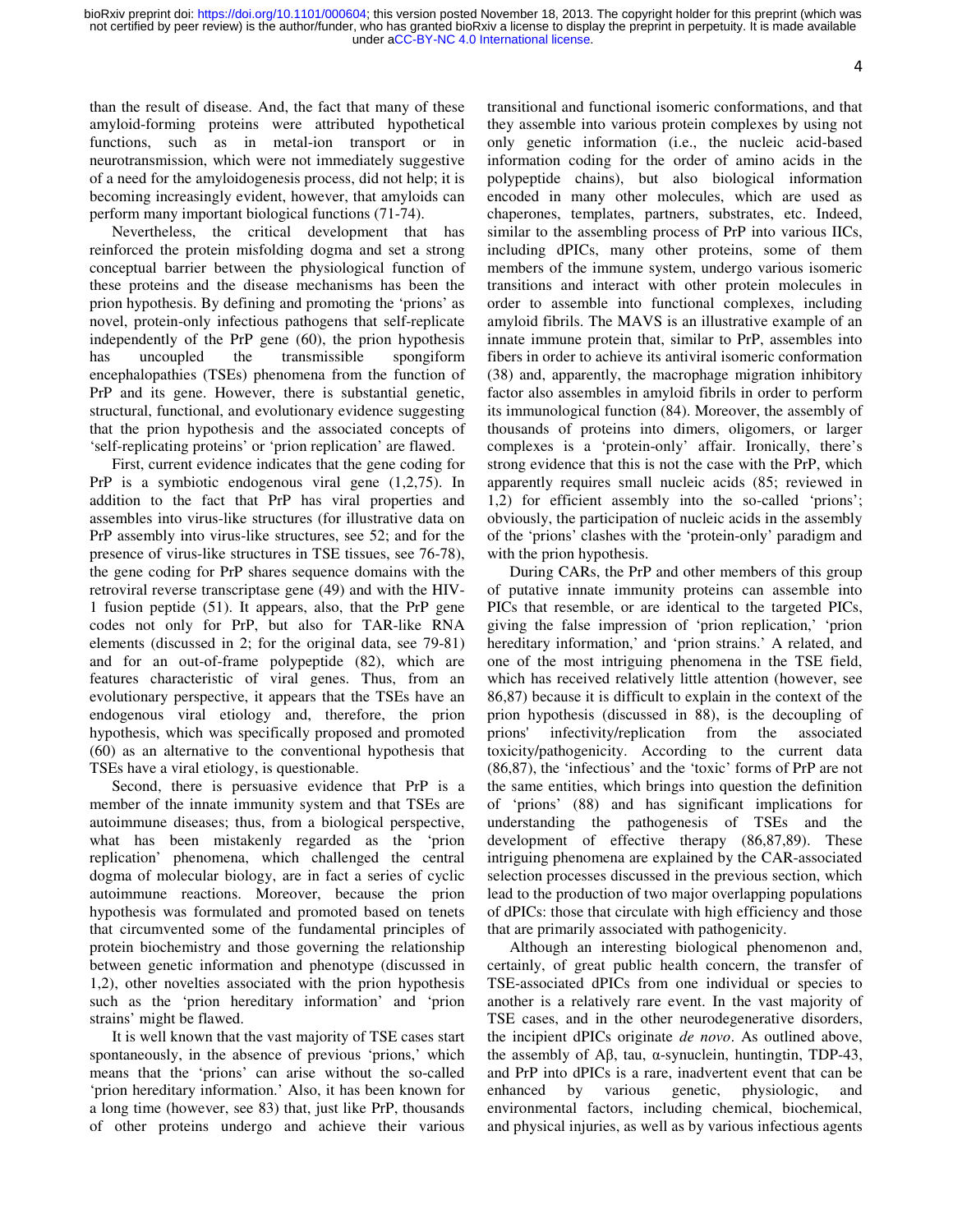and diseases. Some of these factors might also play a significant role in the circulation of dPICs among cells and tissues. Noticeably, many of these factors have been defined as risk factors for this group of neurodegenerative diseases, which has led to numerous, divergent hypotheses about the causes and the etiologies of these diseases.

# *The unifying hypothesis integrates many current views and paradigms*

The strength of the present hypothesis is not only that it is consistent with the large amounts of data, and it has considerable explanatory power, but that it unifies many of the current, often conflicting views regarding the etiologies of these devastating diseases. In the AD field, for example, this hypothesis solves one of the most disputed issues, that regarding the 'pathogenic' vs. 'protective roles of Aβ and its various IICs, which has been highlighted in dozens if not hundreds of publications (e.g., see 56,68,69,90-93); same is true for other proteins in this group (e.g., see 24,94,95). According to this new, unifying hypothesis, which integrates both perspectives, the  $\overrightarrow{AB}$  and its IICs can have both 'protective' or 'pathogenic' attributes, whether their activity is defined at the cellular/tissue level or at the organism level.

Among the major risk factors associated with neurodegenerative disorders are: (i) specific mutations in the genes coding for the primary proteins implicated in the diseases, or in the genes coding for other proteins that are implicated in their metabolism or that interact with these primary proteins, and (ii) the aging process. The disease cases associated with mutations in the germline are referred to as hereditary, or familial, and the others, which are the vast majority, are classified as spontaneous. However, due to numerous mutations occurring in somatic cells, it is likely that many of the sporadic cases start with dPICs that originate in cells carrying somatic mutations in these genes (for a documented example in a CJD case, see 96). Either way, by changing the expression level of these proteins, or their amino acid sequence, these mutations, as well as many of the other risk factors implicated in these disorders, increase the odds for the inadvertent formation of the incipient dPICs. Also, within the framework of this unifying model, it is expected that the formation of dPICs and the rate of dCARs are influenced by infectious agents such as herpes simplex virus, by biochemical events such as oxidative stress, or by physical traumas that mimic infection-associated pathogenic events, all of which have been proposed as hypothetical etiologies for these disorders. And, because the aging process is a confounding aspect of these risk factors, and because the EAC is a relatively lengthy process in itself, age becomes an integral facet of many of these neurodegenerative disorders (for a recent study evaluating the length of the pathogenic processes in AD, see 97).

Another integrative paradigm associated with this model is that concerning the wide range of IICs in regard to their structure and size (i.e., from various oligomers, e.g., see 98,

to large plaques and tangles), composition (i.e., one or more protein species), and in regard to their 'pathogenic' or 'protective' effects, which together add a whole new level of integrative and explanatory power to this model. Also, according to this hypothesis, some of the members of this group of putative innate immunity proteins interact with each other during both their normal protective immune functions and during neurodegeneration. For example, the dPICs and some of the other IICs can become targets, or they can signal an innate immune response by other members of this group of innate immunity proteins  $(57,99)$ . This unifying hypothesis explains the numerous findings suggesting various direct and indirect interactions among the members of this group of proteins. Moreover, the IICs can become targets not only for this group of innate immunity proteins, but also for other components of the immune system. Also, it is important to realize that even the protective IICs, such as the plaques, could interfere with the normal biochemical, physiological, and immune activities, thereby potentially enhancing the pathology associated with these diseases.

#### *Validation*

The hypothesis outlined here is supported by direct evidence, it is consistent with the vast amounts of experimental data and observations, and it makes biological and evolutionary sense. Moreover, this hypothesis explains many enigmatic features associated with neurodegenerative diseases and integrates many of the current ideas and hypotheses on the etiology of these disorders. However, this hypothesis needs full experimental evaluation.

The function of Aβ, α-synuclein, tau, huntingtin, TDP-43, PrP, and AA in innate immunity can be addressed by studying the susceptibility of animal models or of individuals (in natural populations) with differential expression of these putative innate immunity proteins to various pathogens, particularly to neurotropic infectious agents. These studies are facilitated by the existence of numerous transgenic animal models, and by well-defined molecular markers and powerful assays. These studies can be paralleled by cell culture and *in vitro* molecular approaches that investigate the interactions of these innate immunity proteins with the life cycle of various pathogens and their components and activities.

The studies addressing the 'auto-immune' model are more involved, as they need to demonstrate the assembly of various IICs, particularly dPICs, and the occurrence of dCARs and EACs. They need to address the specific molecular mechanisms leading to cellular dysfunction, cellular death, and neurodegeneration, which overlap with those responsible for their protective innate immune response.

#### *Preventive, Diagnostic, and Therapeutic Implications*

The full range of preventive, diagnostic, and therapeutic implications of this hypothesis, if validated, remains to be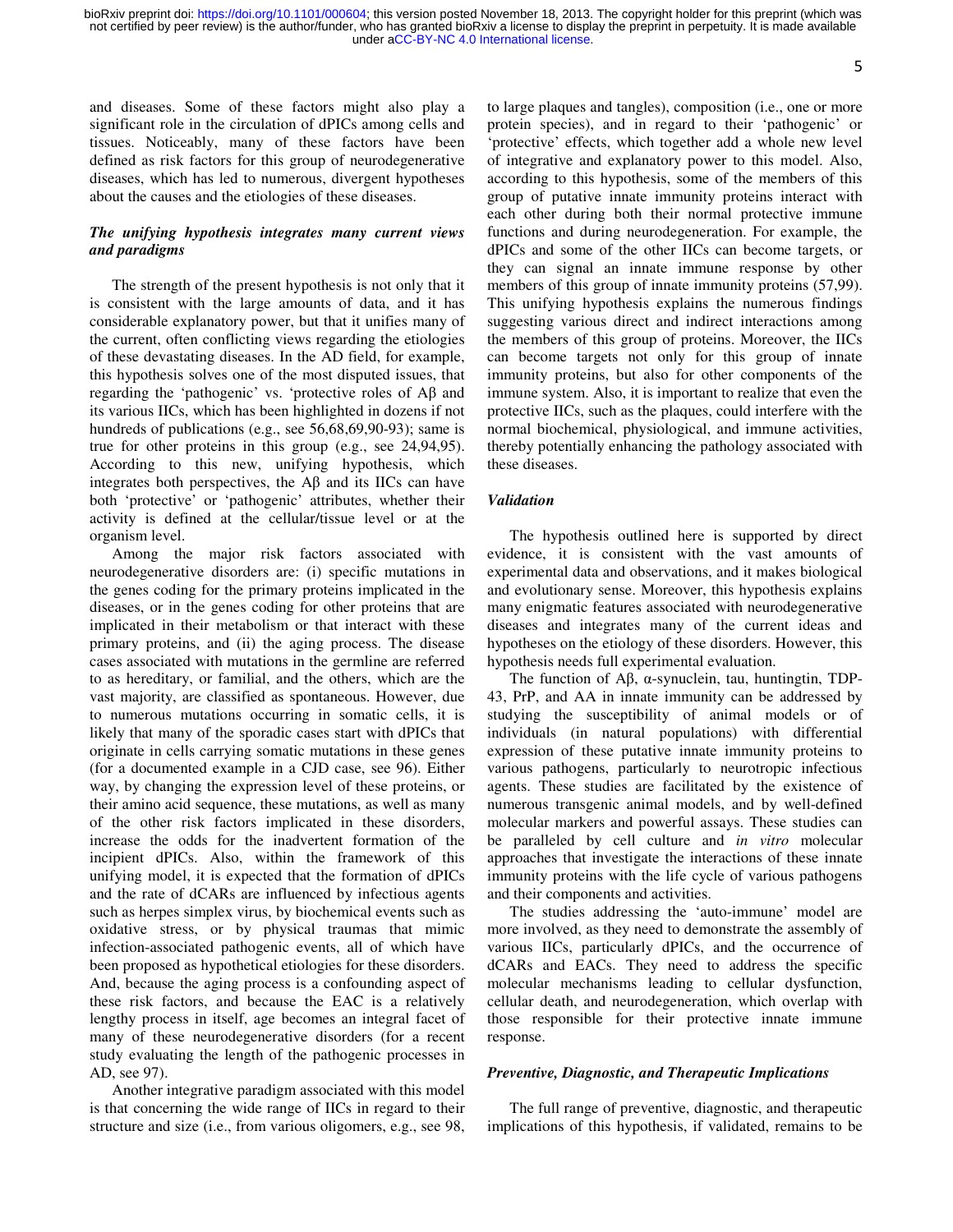6

explored. However, this hypothesis supports many of the current ideas and approaches on prevention, diagnosis, and therapy. For example, it would make sense to reduce risk factors, such as infections, oxidative stress, or physical trauma, in order to prevent the formation dPICs and reduce the rate of CARs and EACs. From a diagnostic and therapeutic perspective, it would make sense to define and eliminate the dPICs, or block their participation in dCARs, or possibly to stimulate the formation of protective IICs, such as plaques and amyloid deposits.

### *Perspective*

The unifying hypothesis presented here is a radical departure from the thinking and the working hypotheses that have directed most of the research in the field in the last few decades. Nevertheless, this unifying theory is based on the same experimental data and observations as the current working hypotheses. The difference is in the interpretation of the data. Unlike the current working hypotheses, which are reductionist in nature, the new theory integrates the vast amounts of experimental data and observations in a comprehensive conceptual framework that make evolutionary and biological sense and has high explanatory power.

Many effective therapies and drugs have been discovered fortuitously, or with little science backup. Although this door of discovery remains open, the chances for it to happen after decades of intense research by both academia and pharmaceutical industry are remote. Therefore, it is likely that the development of preventive and therapeutic approaches requires scientifically sound working hypotheses and, as suggested here and elsewhere (e.g. 100), the current working hypotheses in the field might be flawed.

In light of the extraordinary medical, social and economic burden associated with neurodegenerative diseases, including tens of millions of patients and affected families and huge economic losses estimated at over two hundred billions dollars per year in the Unites States alone, it would make sense, from a scientific and professional perspective, that all new hypotheses in the field are timely, openly and fully evaluated.

#### *References*

1. Bandea, C. I. 2009. Endogenous viral etiology of prion diseases. Nature Precedings http://precedings.nature.com/documents/3887/version/1

2. Bandea, C. I. 2009-2011. Comments on: Bandea CI. 2009. Endogenous viral etiology of prion diseases. Nature Precedings.

http://precedings.nature.com/documents/3887/version/1

3. Uhlar, C. M., and A. S. Whitehead. 1999. Serum amyloid A, the major vertebrate acute-phase reactant. Eur J Biochem 265: 501-523.

4. Westermark, G. T., and P. Westermark. 2009. Serum amyloid A and protein AA: molecular mechanisms of a transmissible amyloidosis. FEBS Lett 583: 2685-2690.

5. Kagan, B. L., and J. Thundimadathil. 2010. Amyloid peptide pores and the beta sheet conformation. Adv Exp Med Biol 677: 150-167.

6. Lashuel, H. A. 2005. Membrane permeabilization: a common mechanism in protein-misfolding diseases. Sci Aging Knowledge Environ 2005: pe28.

7. Lashuel, H. A., and P. T. Lansbury, Jr. 2006. Are amyloid diseases caused by protein aggregates that mimic bacterial pore-forming toxins? Q Rev Biophys 39: 167-201.

8. Caruso, P., R. Burla, S. Piersanti, G. Cherubini, C. Remoli, Y. Martina, and I. Saggio. 2009. Prion expression is activated by Adenovirus 5 infection and affects the adenoviral cycle in human cells. Virology 385: 345-350.

9. Leblanc, P., D. Baas, and J. L. Darlix. 2004. Analysis of the interactions between HIV-1 and the cellular prion protein in a human cell line. J Mol.Biol 337: 1035-1051.

10. Lotscher, M., M. Recher, K. S. Lang, A. Navarini, L. Hunziker, R. Santimaria, M. Glatzel, P. Schwarz, J. Boni, and R. M. Zinkernagel. 2007. Induced prion protein controls immune-activated retroviruses in the mouse spleen. PLoS.ONE. 2: e1158.

11. Nakamura, Y., A. Sakudo, K. Saeki, T. Kaneko, Y. Matsumoto, A. Toniolo, S. Itohara, and T. Onodera. 2003. Transfection of prion protein gene suppresses coxsackievirus B3 replication in prion protein genedeficient cells. J Gen.Virol. 84: 3495-3502.

12. Nasu-Nishimura, Y., Y. Taniuchi, T. Nishimura, A. Sakudo, K. Nakajima, Y. Ano, K. Sugiura, S. Sakaguchi, S. Itohara, and T. Onodera. 2008. Cellular prion protein prevents brain damage after encephalomyocarditis virus infection in mice. Arch.Virol. 153: 1007-1012.

13. Pasupuleti, M., M. Roupe, V. Rydengard, K. Surewicz, W. K. Surewicz, A. Chalupka, M. Malmsten, O. E. Sorensen, and A. Schmidtchen. 2009. Antimicrobial activity of human prion protein is mediated by its Nterminal region. PLoS One 4: e7358.

14. Soscia, S. J., J. E. Kirby, K. J. Washicosky, S. M. Tucker, M. Ingelsson, B. Hyman, M. A. Burton, L. E. Goldstein, S. Duong, R. E. Tanzi, and R. D. Moir. 2010.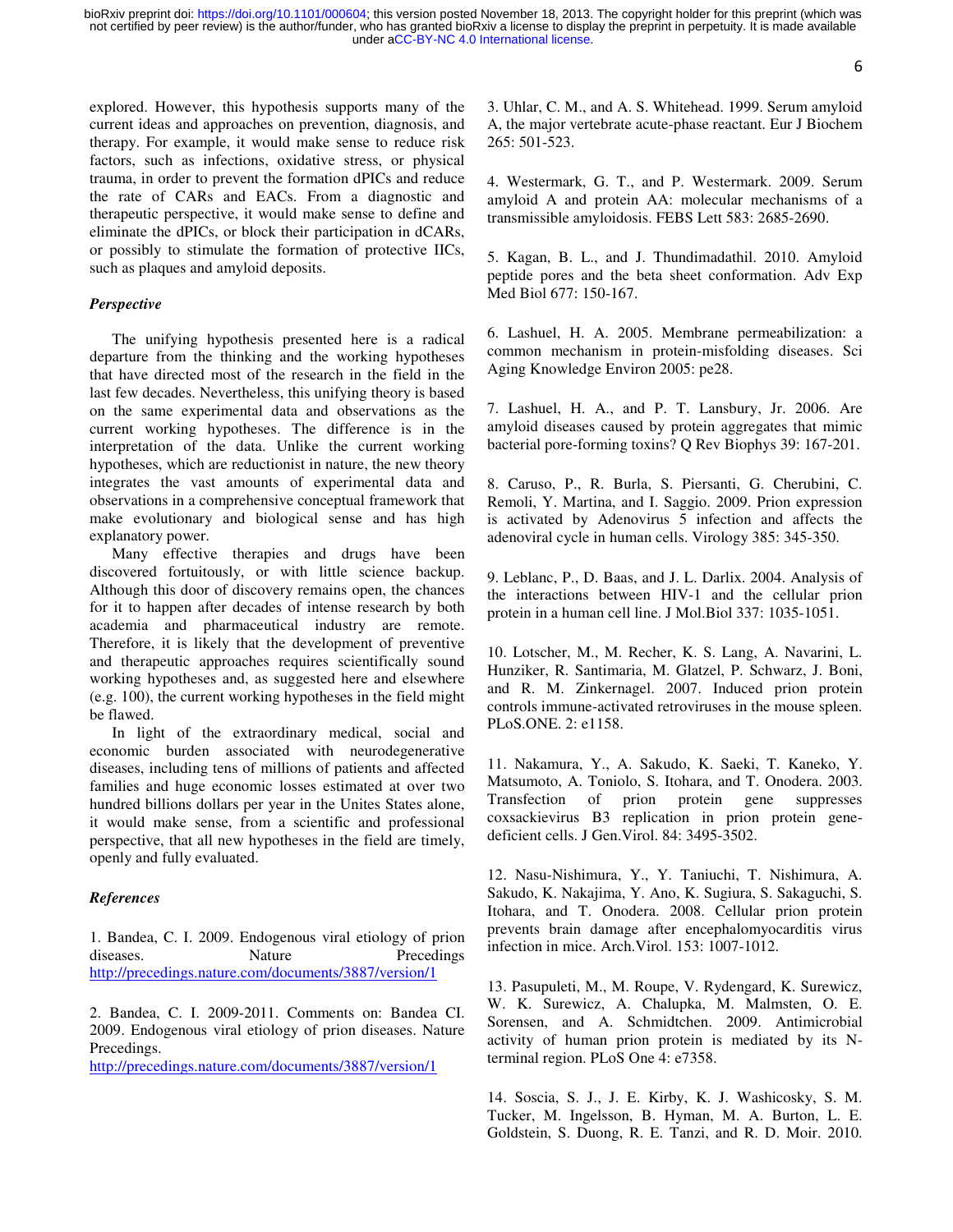7

The Alzheimer's disease-associated amyloid beta-protein is an antimicrobial peptide. PLoS.ONE. 5: e9505.

15. Kobayashi, N., J. Masuda, J. Kudoh, N. Shimizu, and T. Yoshida. 2008. Binding sites on tau proteins as components for antimicrobial peptides. Biocontrol.Sci 13: 49-56.

16. Baj, A., A. Bettaccini, T. Nishimura, T. Onodera, and A. Toniolo. 2005. Poliovirus type 1 infection of murine PRNP-knockout neuronal cells. J Neurovirol. 11: 237-246.

17. Badolato, R., J. M. Wang, S. L. Stornello, A. N. Ponzi, M. Duse, and T. Musso. 2000. Serum amyloid A is an activator of PMN antimicrobial functions: induction of degranulation, phagocytosis, and enhancement of anti-Candida activity. J Leukoc Biol 67: 381-386.

18. Beraud, D., M. Twomey, B. Bloom, A. Mittereder, V. Ton, K. Neitzke, S. Chasovskikh, T. R. Mhyre, and K. A. Maguire-Zeiss. 2011. alpha-Synuclein Alters Toll-Like Receptor Expression. Front Neurosci 5: 80.

19. Cheng, S. B., P. Ferland, P. Webster, and E. L. Bearer. 2011. Herpes simplex virus dances with amyloid precursor protein while exiting the cell. PLoS One 6: e17966.

20. De Chiara, G., M. E. Marcocci, L. Civitelli, R. Argnani, R. Piacentini, C. Ripoli, R. Manservigi, C. Grassi, E. Garaci, and A. T. Palamara. 2010. APP processing induced by herpes simplex virus type 1 (HSV-1) yields several APP fragments in human and rat neuronal cells. PLoS One 5: e13989.

21. Itzhaki, R. F., and M. A. Wozniak. 2010. Alzheimer's disease and infection: Do infectious agents contribute to progression of Alzheimer's disease? Alzheimers.Dement. 6: 83-84.

22. Martin, G. R., C. M. Keenan, K. A. Sharkey, and F. R. Jirik. 2011. Endogenous Prion Protein Attenuates Experimentally Induced Colitis. Am J Pathol.

23. Porcellini, E., I. Carbone, M. Ianni, and F. Licastro. 2010. Alzheimer's disease gene signature says: beware of brain viral infections. Immun Ageing 7: 16.

24. Resenberger, U. K., K. F. Winklhofer, and J. Tatzelt. 2011. Neuroprotective and Neurotoxic Signaling by the Prion Protein. Top Curr Chem.

25. Savas, J. N., B. Ma, K. Deinhardt, B. P. Culver, S. Restituito, L. Wu, J. G. Belasco, M. V. Chao, and N. Tanese. 2010. A role for huntington disease protein in dendritic RNA granules. J Biol Chem 285: 13142-13153.

26. Savas, J. N., A. Makusky, S. Ottosen, D. Baillat, F. Then, D. Krainc, R. Shiekhattar, S. P. Markey, and N. Tanese. 2008. Huntington's disease protein contributes to RNA-mediated gene silencing through association with Argonaute and P bodies. Proc Natl Acad Sci U S A 105: 10820-10825.

27. Stanton, J. B., D. P. Knowles, K. I. O'Rourke, L. M. Herrmann-Hoesing, B. A. Mathison, and T. V. Baszler. 2008. Small-ruminant lentivirus enhances PrPSc accumulation in cultured sheep microglial cells. J Virol. 82: 9839-9847.

28. Stefanova, N., L. Fellner, M. Reindl, E. Masliah, W. Poewe, and G. K. Wenning. 2011. Toll-Like Receptor 4 Promotes alpha-Synuclein Clearance and Survival of Nigral Dopaminergic Neurons. Am J Pathol 179: 954-963.

29. Wang, Q., J. Wu, M. J. Rowan, and R. Anwyl. 2005. Beta-amyloid inhibition of long-term potentiation is mediated via tumor necrosis factor. Eur J Neurosci 22: 2827-2832.

30. Zhang, W., T. Wang, Z. Pei, D. S. Miller, X. Wu, M. L. Block, B. Wilson, Y. Zhou, J. S. Hong, and J. Zhang. 2005. Aggregated alpha-synuclein activates microglia: a process leading to disease progression in Parkinson's disease. FASEB J 19: 533-542.

31. Carter, C. J. 2010. APP, APOE, complement receptor 1, clusterin and PICALM and their involvement in the herpes simplex life cycle. Neurosci Lett 483: 96-100.

32. Licastro, F., I. Carbone, M. Ianni, and E. Porcellini. 2011. Gene Signature in Alzheimer's Disease and Environmental Factors: The Virus Chronicle. J Alzheimers Dis.

33. Achim, C. L., A. Adame, W. Dumaop, I. P. Everall, and E. Masliah. 2009. Increased accumulation of intraneuronal amyloid beta in HIV-infected patients. J Neuroimmune Pharmacol 4: 190-199.

34. Obbard, D. J., K. H. Gordon, A. H. Buck, and F. M. Jiggins. 2009. The evolution of RNAi as a defence against viruses and transposable elements. Philos Trans.R.Soc.Lond B Biol Sci 364: 99-115.

35. Seth, R. B., L. Sun, and Z. J. Chen. 2006. Antiviral innate immunity pathways. Cell Res. 16: 141-147.

36. Cachero, T. G., I. M. Schwartz, F. Qian, E. S. Day, C. Bossen, K. Ingold, A. Tardivel, D. Krushinskie, J. Eldredge, L. Silvian, A. Lugovskoy, G. K. Farrington, K. Strauch, P. Schneider, and A. Whitty. 2006. Formation of virus-like clusters is an intrinsic property of the tumor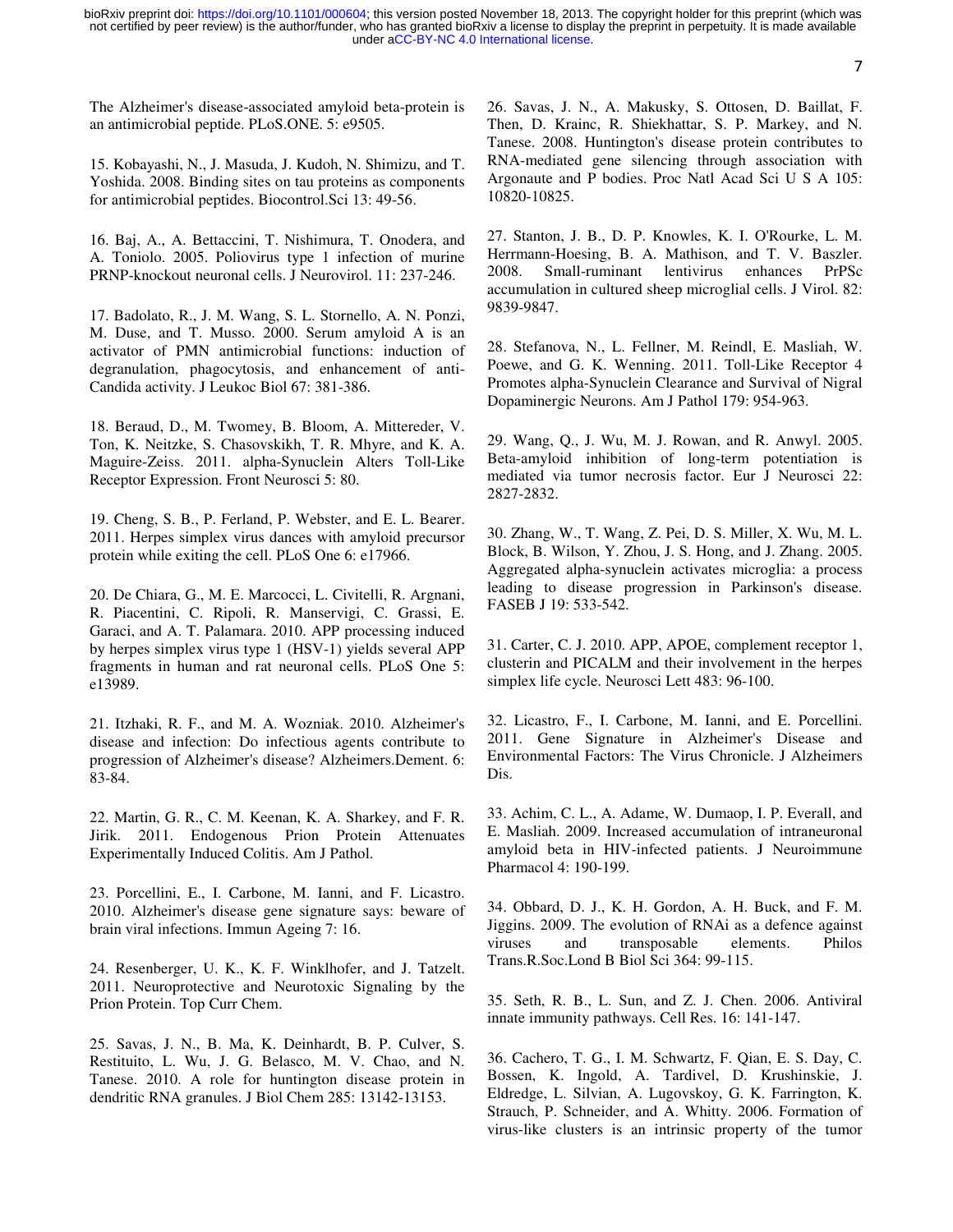8

necrosis factor family member BAFF (B cell activating factor). Biochemistry 45: 2006-2013.

37. Liu, Y., L. Xu, N. Opalka, J. Kappler, H. B. Shu, and G. Zhang. 2002. Crystal structure of sTALL-1 reveals a viruslike assembly of TNF family ligands. Cell 108: 383-394.

38. Hou, F., L. Sun, H. Zheng, B. Skaug, Q. X. Jiang, and Z. J. Chen. 2011. MAVS Forms Functional Prion-like Aggregates to Activate and Propagate Antiviral Innate Immune Response. Cell 146: 448-461.

39. Ye, J., and T. Maniatis. 2011. A Prion-like Trigger of Antiviral Signaling. Cell 146: 348-350.

40. Moresco, E. M., D. L. Vine, and B. Beutler. 2011. Prion-like behavior of MAVS in RIG-I signaling. Cell Res.

41. Brogden, K. A. 2005. Antimicrobial peptides: pore formers or metabolic inhibitors in bacteria? Nat Rev Microbiol. 3: 238-250.

42. Jang, H., F. T. Arce, M. Mustata, S. Ramachandran, R. Capone, R. Nussinov, and R. Lal. 2011. Antimicrobial protegrin-1 forms amyloid-like fibrils with rapid kinetics suggesting a functional link. Biophys J 100: 1775-1783.

43. Lyle, J. M., E. Bullitt, K. Bienz, and K. Kirkegaard. 2002. Visualization and functional analysis of RNAdependent RNA polymerase lattices. Science 296: 2218- 2222.

44. Miller, S., and J. Krijnse-Locker. 2008. Modification of intracellular membrane structures for virus replication. Nat Rev Microbiol. 6: 363-374.

45. Derrington, E., C. Gabus, P. Leblanc, J. Chnaidermann, L. Grave, D. Dormont, W. Swietnicki, M. Morillas, D. Marck, P. Nandi, and J. L. Darlix. 2002. PrPC has nucleic acid chaperoning properties similar to the nucleocapsid protein of HIV-1. C.R.Biol 325: 17-23.

46. Friedland, R. P., J. M. Tedesco, A. C. Wilson, C. S. Atwood, M. A. Smith, G. Perry, and M. G. Zagorski. 2008. Antibodies to potato virus Y bind the amyloid beta peptide: immunohistochemical and NMR studies. J Biol Chem. 283: 22550-22556.

47. Gabus, C., E. Derrington, P. Leblanc, J. Chnaiderman, D. Dormont, W. Swietnicki, M. Morillas, W. K. Surewicz, D. Marc, P. Nandi, and J. L. Darlix. 2001. The prion protein has RNA binding and chaperoning properties characteristic of nucleocapsid protein NCP7 of HIV-1. J.Biol.Chem. 276: 19301-19309.

48. Moscardini, M., M. Pistello, M. Bendinelli, D. Ficheux, J. T. Miller, C. Gabus, S. F. Le Grice, W. K. Surewicz, and J. L. Darlix. 2002. Functional interactions of nucleocapsid protein of feline immunodeficiency virus and cellular prion protein with the viral RNA. J Mol.Biol 318: 149-159.

49. Haseltine, W. A., and R. Patarca. 1986. AIDS virus and scrapie agent share protein. Nature 323: 115-116.

50. Cribbs, D. H., B. Y. Azizeh, C. W. Cotman, and F. M. LaFerla. 2000. Fibril formation and neurotoxicity by a herpes simplex virus glycoprotein B fragment with homology to the Alzheimer's A beta peptide. Biochemistry 39: 5988-5994.

51. Saez-Cirion, A., J. L. Nieva, and W. R. Gallaher. 2003. The hydrophobic internal region of bovine prion protein shares structural and functional properties with HIV type 1 fusion peptide. AIDS Res.Hum.Retroviruses 19: 969-978.

52. Wille, H., M. D. Michelitsch, V. Guenebaut, S. Supattapone, A. Serban, F. E. Cohen, D. A. Agard, and S. B. Prusiner. 2002. Structural studies of the scrapie prion protein by electron crystallography. Proc.Natl.Acad.Sci U.S.A 99: 3563-3568.

53. Goff, S. P. 2007. Host factors exploited by retroviruses. Nat.Rev.Microbiol. 5: 253-263.

54. Middeldorp, J. M., and D. M. Pegtel. 2008. Multiple roles of LMP1 in Epstein-Barr virus induced immune escape. Semin Cancer Biol 18: 388-396.

55. Moreira, P. I., R. X. Santos, X. Zhu, H. G. Lee, M. A. Smith, G. Casadesus, and G. Perry. 2010. Autophagy in Alzheimer's disease. Expert.Rev Neurother. 10: 1209-1218.

56. Pimplikar, S. W., R. A. Nixon, N. K. Robakis, J. Shen, and L. H. Tsai. 2010. Amyloid-independent mechanisms in Alzheimer's disease pathogenesis. J Neurosci 30: 14946- 14954.

57. Resenberger, U. K., A. Harmeier, A. C. Woerner, J. L. Goodman, V. Muller, R. Krishnan, R. M. Vabulas, H. A. Kretzschmar, S. Lindquist, F. U. Hartl, G. Multhaup, K. F. Winklhofer, and J. Tatzelt. 2011. The cellular prion protein mediates neurotoxic signalling of beta-sheet-rich conformers independent of prion replication. EMBO J 30: 2057-2070.

58. Hardt, F., and P. Ranlov. 1968. Transfer amyloidosis. Local and systemic amyloidosis in recipients of syngeneic spleen grafts from non-amyloidotic, casein-sensitized donor mice. Acta Pathol Microbiol Scand 73: 549-558.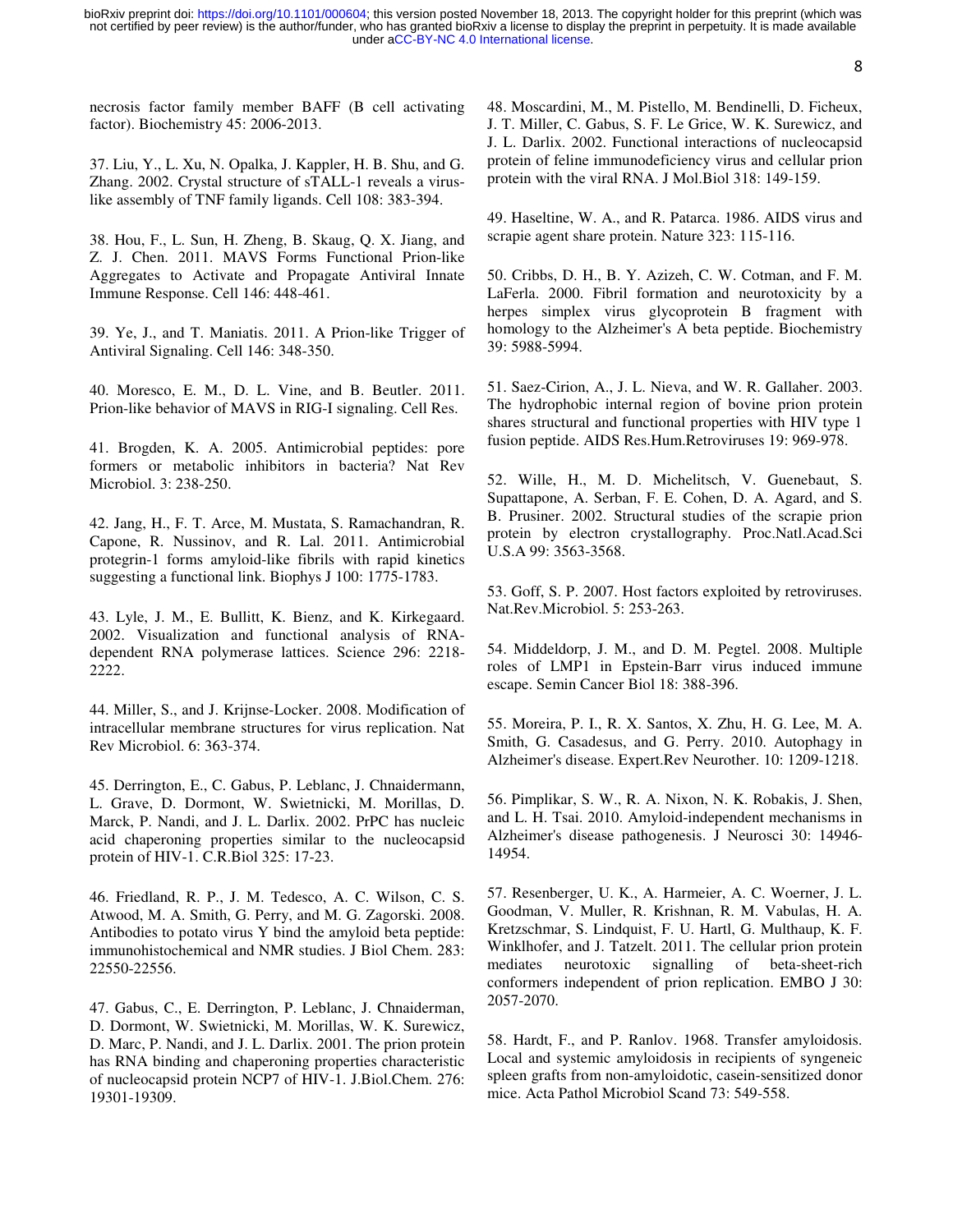9

59. Shirahama, T., O. J. Lawless, and A. S. Cohen. 1969. Heterologous transfer of amyloid--human to mouse. Proc Soc Exp Biol Med 130: 516-519.

60. Prusiner, S. B. 1998. Prions. Proc.Natl.Acad.Sci.U.S.A 95: 13363-13383.

61. Angot, E., J. A. Steiner, C. Hansen, J. Y. Li, and P. Brundin. 2010. Are synucleinopathies prion-like disorders? Lancet Neurol.

62. Braak, H., and T. K. Del. 2011. Alzheimer's pathogenesis: is there neuron-to-neuron propagation? Acta Neuropathol. 121: 589-595.

63. Brundin, P., R. Melki, and R. Kopito. 2010. Prion-like transmission of protein aggregates in neurodegenerative diseases. Nat Rev Mol Cell Biol 11: 301-307.

64. Goedert, M., F. Clavaguera, and M. Tolnay. 2010. The propagation of prion-like protein inclusions in neurodegenerative diseases. Trends Neurosci 33: 317-325.

65. Lee, S. J., P. Desplats, C. Sigurdson, I. Tsigelny, and E. Masliah. 2010. Cell-to-cell transmission of non-prion protein aggregates. Nat Rev Neurol 6: 702-706.

66. Miller, G. 2009. Neurodegeneration. Could they all be prion diseases? Science 326: 1337-1339.

67. Kuwabara, S., and T. Yokota. 2011. Propagation: Prionlike mechanisms can explain spreading of motor neuronal death in amyotro

68. Perry, G., J. Avila, J. Kinoshita, and S. A. Smith. 2006. Alzheimer's disease: a century of scientific and clinical research. IOS Press.

69. Holtzman, D. M., J. C. Morris, and A. M. Goate. 2011. Alzheimer's disease: the challenge of the second century. Sci Transl Med 3: 77sr71.

70. Dobson, C. M. 2003. Protein folding and misfolding. Nature 426: 884-890.

71. Badtke, M. P., N. D. Hammer, and M. R. Chapman. 2009. Functional amyloids signal their arrival. Sci Signal 2: pe43.

72. Fowler, D. M., A. V. Koulov, W. E. Balch, and J. W. Kelly. 2007. Functional amyloid--from bacteria to humans. Trends Biochem Sci 32: 217-224.

73. Kagan, B. L. 2011. Antimicrobial amyloids? Biophys J 100: 1597-1598.

74. Maury, C. P. 2009. The emerging concept of functional amyloid. J Intern Med 265: 329-334.

75. Bandea, C. I. 1986. From prions to prionic viruses. Med.Hypotheses 20: 139-142.

76. Baringer, J. R., and S. B. Prusiner. 1978. Experimental scrapie in mice: ultrastructural observations. Ann.Neurol. 4: 205-211.

77. Manuelidis, L., Z. X. Yu, N. Barquero, and B. Mullins. 2007. Cells infected with scrapie and Creutzfeldt-Jakob disease agents produce intracellular 25-nm virus-like particles. Proc.Natl.Acad.Sci.U.S.A 104: 1965-1970.

78. Liberski, P. P., B. Sikorska, J. J. Hauw, N. Kopp, N. Streichenberger, P. Giraud, H. Budka, J. W. Boellaard, and P. Brown. 2008. Tubulovesicular structures are a consistent (and unexplained) finding in the brains of humans with prion diseases. Virus Res. 132: 226-228.

79. Luck, R., G. Steger, and D. Riesner. 1996. Thermodynamic prediction of conserved secondary structure: application to the RRE element of HIV, the tRNA-like element of CMV and the mRNA of prion protein. J Mol.Biol 258: 813-826.

80. Scheffer, U., T. Okamoto, J. M. Forrest, P. G. Rytik, W. E. Muller, and H. C. Schroder. 1995. Interaction of 68-kDa TAR RNA-binding protein and other cellular proteins with prion protein-RNA stem-loop. J Neurovirol. 1: 391-398.

81. Wills, P. R., and A. J. Hughes. 1990. Stem loops in HIV and prion protein mRNAs. J Acquir.Immune.Defic.Syndr. 3: 95-97.

82. Vanderperre, B., A. B. Staskevicius, G. Tremblay, M. McCoy, M. A. O'Neill, N. R. Cashman, and X. Roucou. 2011. An overlapping reading frame in the PRNP gene encodes a novel polypeptide distinct from the prion protein. FASEB J 25: 2373-2386.

83. Anfinsen, C. B. 1973. Principles that govern the folding of protein chains. Science 181: 223-230.

84. Lashuel, H. A., B. Aljabari, E. M. Sigurdsson, C. N. Metz, L. Leng, D. J. Callaway, and R. Bucala. 2005. Amyloid fibril formation by macrophage migration inhibitory factor. Biochem Biophys Res Commun 338: 973- 980.

85. Adler, V., B. Zeiler, V. Kryukov, R. Kascsak, R. Rubenstein, and A. Grossman. 2003. Small, highly structured RNAs participate in the conversion of human recombinant PrP(Sen) to PrP(Res) in vitro. J Mol.Biol 332: 47-57.